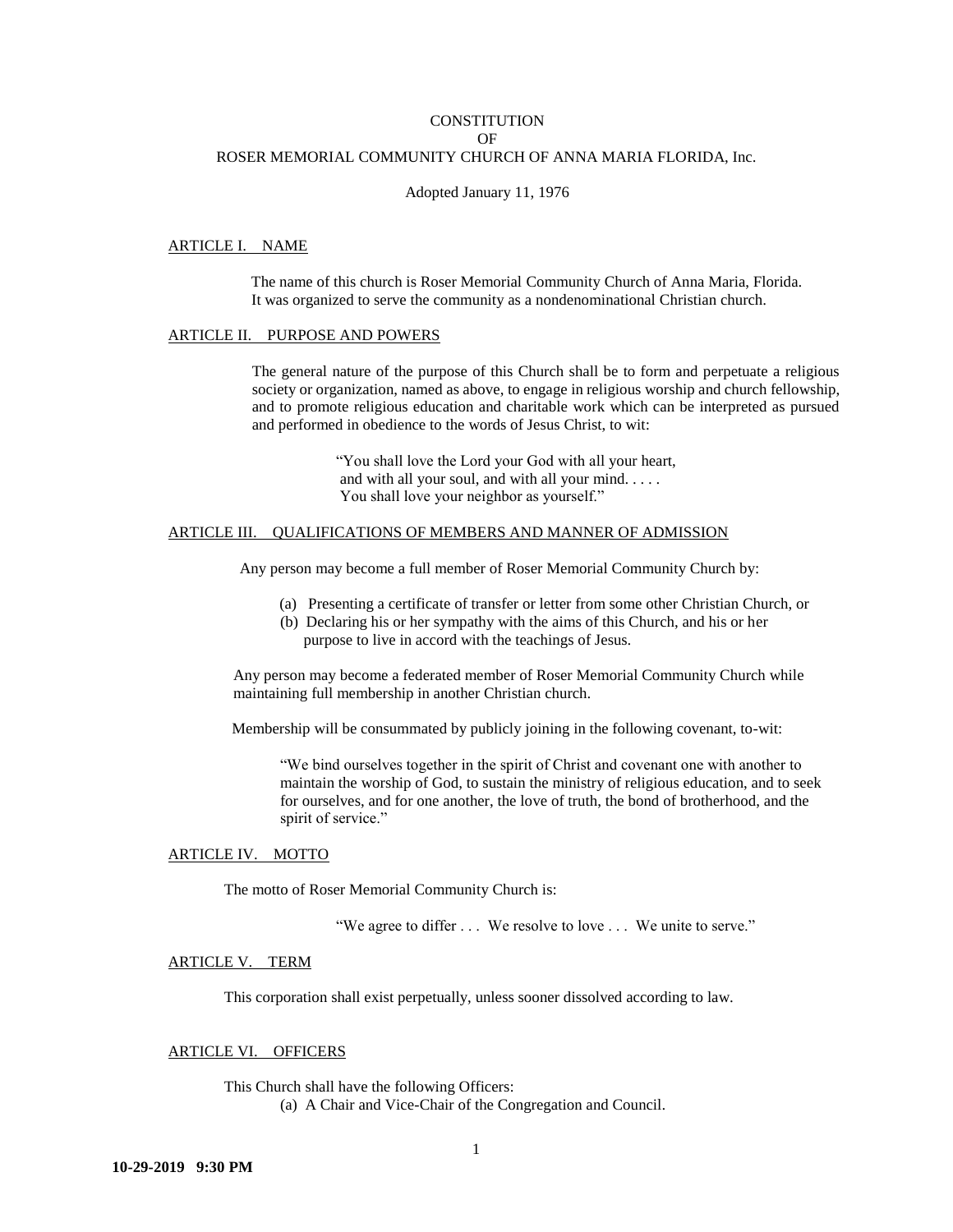- (b) A Clerk.
- (c) A Treasurer.
- (d) A Financial Secretary.
- (e) A Church Council.

Other Officers, Boards, and Committees may be created from time to time by the Council as set forth in the Bylaws. All Officers shall be elected at the Annual Meeting of the Congregation unless otherwise provided in the Bylaws.

An annual meeting of the Congregation shall be held each year as provided in the Bylaws.

## ARTICLE VII. THE CHURCH COUNCIL

The Church shall be managed by the Church Council. The Church Council shall be composed of the following Officers:

- (a) The Chair and Vice-Chair of the Congregation.
- (b) The Clerk.
- (c) The Treasurer and Financial Secretary.
- (d) The Ministers.
- (e) The members of the Boards of Trustees, Deacons, Religious Education and Finance.
- (f) The Chair and Vice-Chair of all standing committees of the Council.
- (g) The Presidents of the Women's, Men's, and Youth organizations.
- (h) Such other Officers and members of Boards and Committees as may, from time to time, be established and created by Council and designated as members of the Church Council by the Bylaws.

The Church may provide in its Bylaws for at-large memberships on the Church Council and may in general make any and all provisions for membership on the Church Council, including, without limitations, prescribing terms of membership, and such other further provisions, rules, regulations, terms, and conditions for membership in and conduct of the Church Council as may be appropriate and not inconsistent with this Constitution.

The Church Council shall meet at the call of the Chair of the Congregation, upon the request of any three of its members, or as otherwise provided in the Bylaws. Church Council meetings shall be open to all members of the Church. The number of persons constituting the Church Council shall be determined from time to time by the Bylaws.

Twelve members of the Church Council constitute a quorum for the transaction of business.

### ARTICLE VIII. DUTIES OF OFFICERS

Duties of all duly elected or appointed Officers, boards, and committees shall be set forth in the Bylaws of the Church.

## ARTICLE IX. AMENDMENTS TO THE CONSTITUTION AND THE BYLAWS